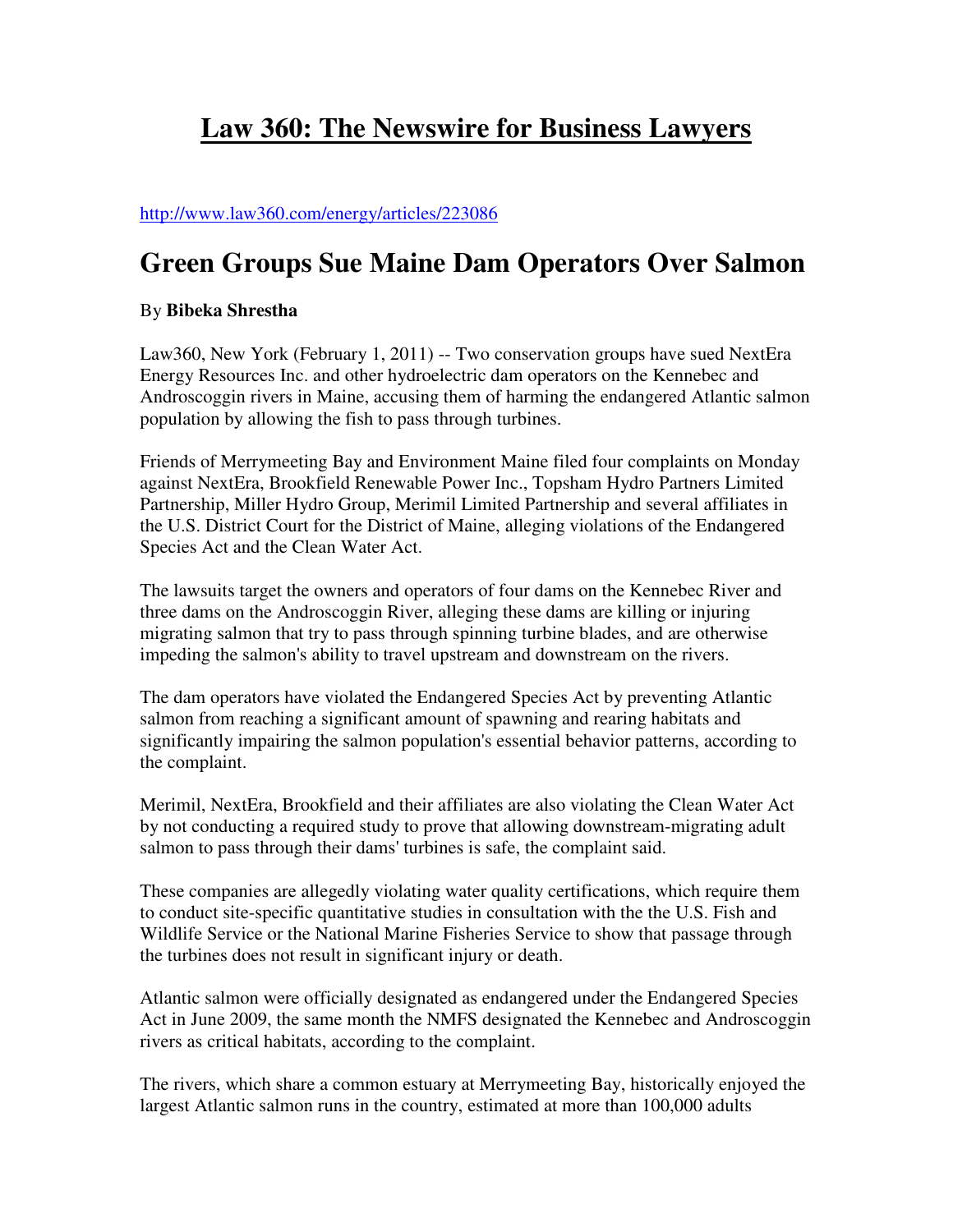annually, according to the groups.

In 2010, however, 10 adult salmon returned to the Androscoggin and five adult salmon returned to the Kennebec, the groups said.

"These dams are pushing an iconic Maine fish to the brink of extinction," said Emily Figdor, director of Environment Maine, in a statement Tuesday. "With the number of Atlantic salmon perilously low, the need for action to protect the fish and their habitat is urgent."

The groups are asking the court to order the dam owners and operators to conduct a biological assessment to determine whether their actions are adversely affecting the salmon population.

They also hope to block the dam owners and operators from allowing salmon to swim through operating turbines unless they receive authorization through an incidental take permit or incidental take statement, which would require them to minimize and mitigate the impacts of harming the endangered fish to the "maximum extent possible," the complaint said.

The groups claim the dam owners can implement simple measures, such as installing effective devices to divert salmon from turbines and stopping the turbines during salmon migration season.

"The salmon population is nearly extinct, and the dam owners and operators need to take immediate steps to implement measures to protect the salmon," said David Nicholas, an attorney representing the conservation groups, on Tuesday. "If they don't, we're facing an extinction possibility."

NextEra declined to comment on the lawsuit on Tuesday.

Attorneys or representatives for Miller, Topsham and Brookfield did not immediately respond to requests for comment on Tuesday.

The environmental groups are represented by Joshua R. Kratka and Charles C. Caldart of the National Environmental Law Center and David A. Nicholas and Bruce M. Merrill of Law Offices of Bruce Merrill PA.

Nancy Skancke of Law Offices of GKRSE is representing Miller and Topsham.

Counsel information for the other defendants was not immediately available Tuesday.

The cases are Friends of Merrymeeting Bay and Environment Maine v. Miller Hydro Group, case number 2:11-cv-00036; Friends of Merrymeeting Bay and Environment Maine v. NextEra Energy Resources Inc. et al., case number 2:11-cv-00038; Friends of Merrymeeting Bay and Environment Maine v. Topsham Hydro Partners Limited